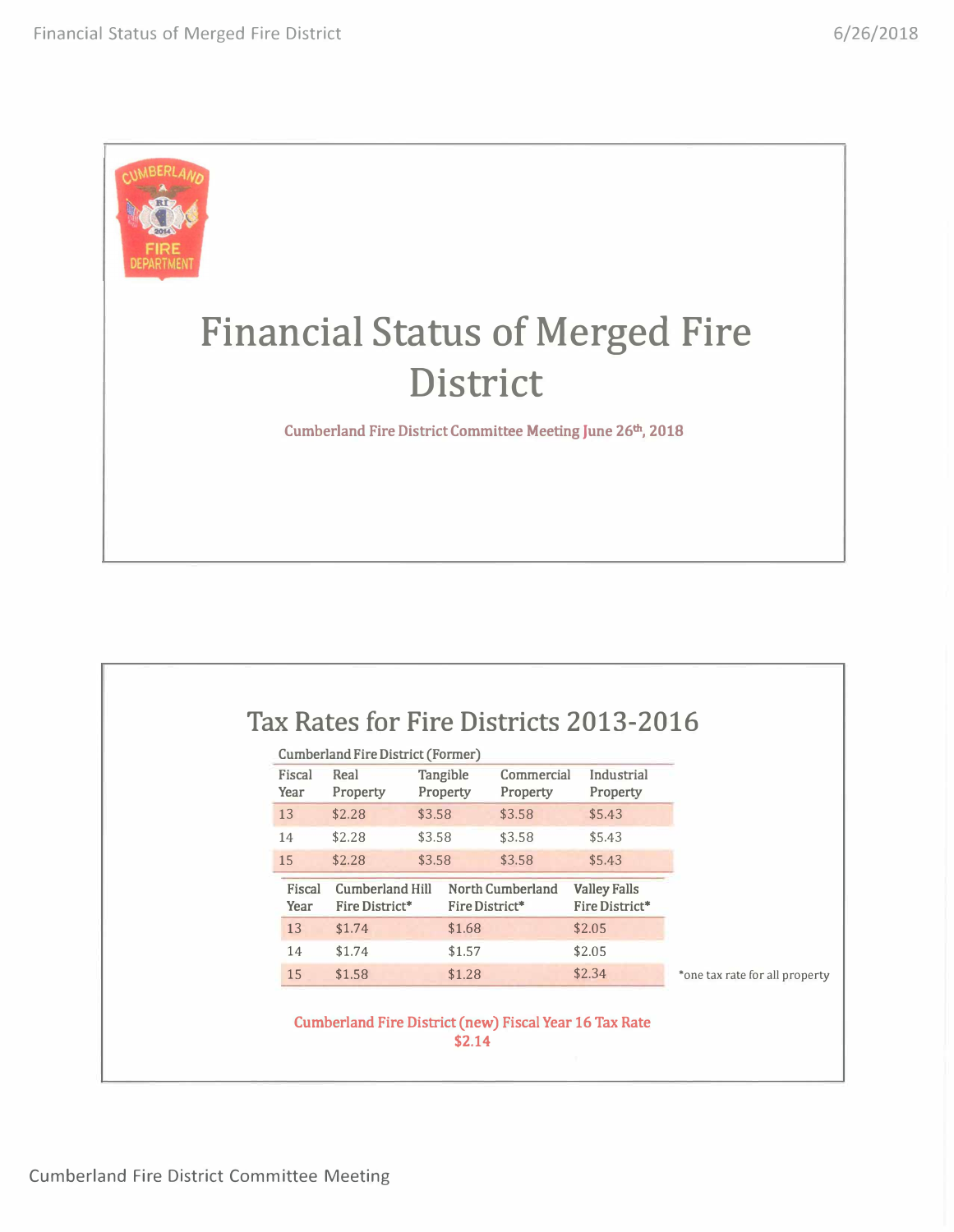|  | 2012-2015 |  |                                                             |
|--|-----------|--|-------------------------------------------------------------|
|  |           |  | <b>Comparison of Net Assessed Values for Fire Districts</b> |

| <b>District</b>                            | 2012-2013              |                                  | 2013-2014              |                                  | 2014-2015              |                                  |
|--------------------------------------------|------------------------|----------------------------------|------------------------|----------------------------------|------------------------|----------------------------------|
|                                            | Net Assessed<br>Values | % of Total<br>Assessed<br>Values | Net Assessed<br>Values | % of Total<br>Assessed<br>Values | Net Assessed<br>Values | % of Total<br>Assessed<br>Values |
| <b>Valley Falls</b>                        | \$721,616,224          | 20.79%                           | \$723,863,552          | 20.51%                           | \$657,612,536          | 19.36%                           |
| <b>Cumberland</b><br>Hill                  | \$1,066,595,669        | 30.72%                           | \$1,068,151,067        | 30.27%                           | \$1,068,151,067        | 31.45%                           |
| Cumberland<br>Fire                         | \$559,763,820          | 16.12%                           | \$607,581,313          | 17.22%                           | \$584,456,551          | 17.21%                           |
| <b>North</b><br>Cumberland                 | \$1,123,792,895 32.37% |                                  | \$1,128,887,692 31.99% |                                  | \$1,086,331,373 31.98% |                                  |
| <b>Total Net</b><br><b>Assessed Values</b> | \$3,471,768,608        |                                  | \$3,528,483,624        |                                  | \$3,396,551,527        |                                  |

|                                            |                        |                 | Pre-merge Fire Districts Budget vs. Levy |                        |
|--------------------------------------------|------------------------|-----------------|------------------------------------------|------------------------|
|                                            |                        |                 |                                          |                        |
|                                            | <b>Budget FYE 2015</b> | <b>Tax Rate</b> | <b>Tax Levy</b>                          | Over (under)<br>Funded |
| <b>Valley Falls</b>                        | \$1,793,240.00         | \$2.34          | \$1,540,322.86                           | (\$252,917.14)         |
| <b>Cumberland Hill</b>                     | \$1,360,690.00         | \$1.58          | \$1,591,968.77                           | \$231,578.77           |
| <b>Cumberland Fire</b>                     | \$1,652,048.00         | \$2.28          | \$1,588,392.34                           | (\$63,655.66)          |
| North Cumberland                           | \$1,838,143.00         | \$1.28          | \$1,391,414.52                           | $(*446,728.48)$        |
| <b>Total Net Assessed</b><br><b>Values</b> | \$6,644,121.00         |                 |                                          | $($ \$531,722.51)      |
|                                            |                        |                 |                                          |                        |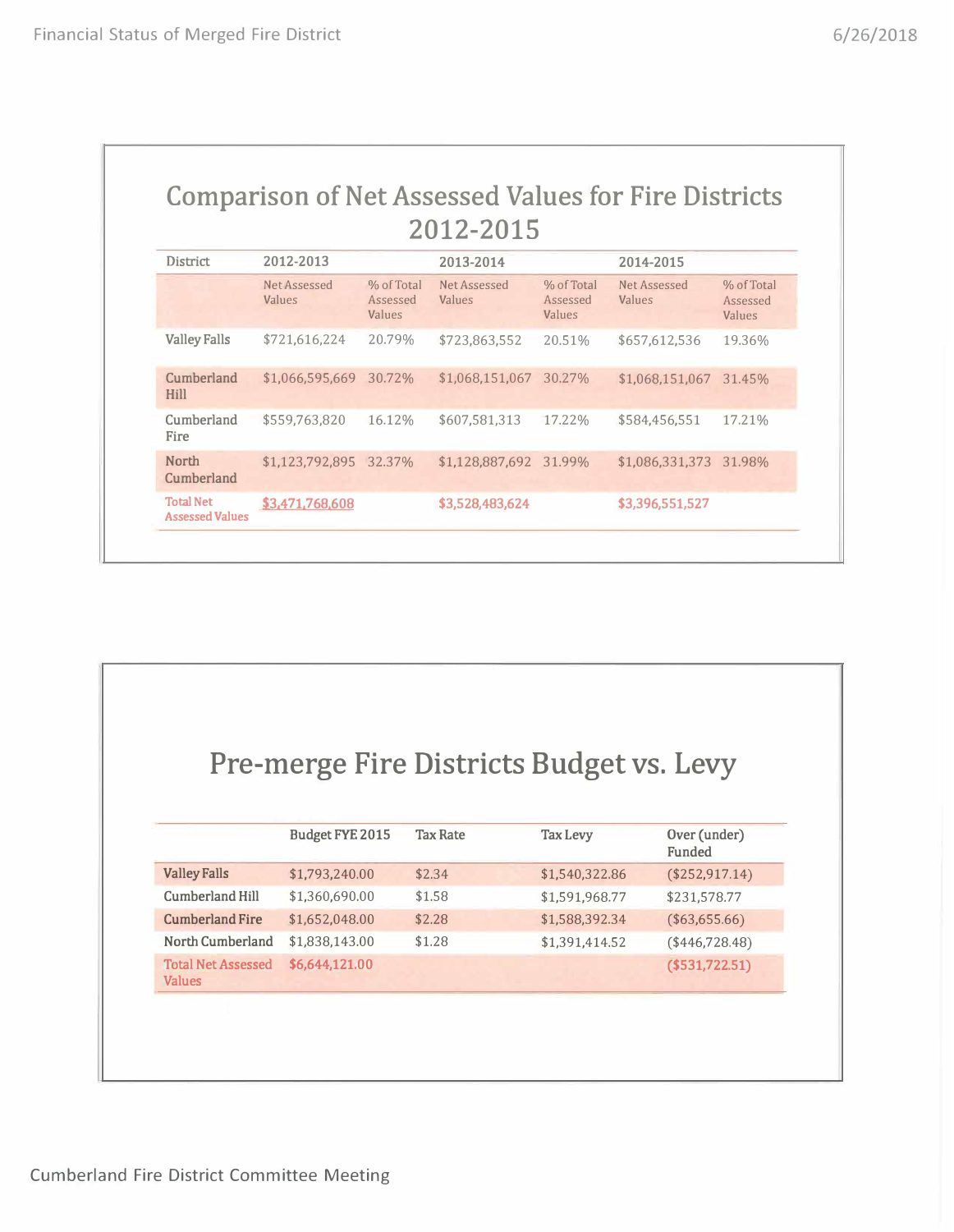|                                            | <b>Actual Budget per</b><br>audit report FYE<br>2014-2015 | Projected 4%<br><b>Increase FYE</b><br>2015-2016 | Projected 4%<br>In crease FYE<br>2016-2017 | Projected 4%<br><b>Increase FYE</b><br>2017-2018 | Projected 4%<br>Increase FYE<br>2018-2019 |
|--------------------------------------------|-----------------------------------------------------------|--------------------------------------------------|--------------------------------------------|--------------------------------------------------|-------------------------------------------|
| Valley Falls '4,5                          | \$1,893,240.00                                            | \$1,968,969.60                                   | \$2,047,728,38                             | \$2.129.637.52                                   | \$2,214,823.02                            |
| Cumberland Hill<br>$^{\circ}$ 1            | \$2,041,035,00                                            | \$2,122,676.40                                   | \$2,207,583.46                             | \$2,295,886.79                                   | \$2,387,722.27                            |
| Cumberland Fire<br>$^{\circ}2$             | \$2,027,048.00                                            | \$2,108,129,92                                   | \$2,192,455.12                             | \$2,280,153,32                                   | \$2,371,359.45                            |
| North<br>Cumberland '3.6                   | \$1,938,143.00                                            |                                                  | \$2,015,668.72 \$2,096,295,47              | \$2,180,147.29                                   | \$2,267,353.18                            |
| <b>Total Budgets</b><br><b>4 Districts</b> | \$7,899,466.00                                            | \$8,215,444.64                                   | \$8,544,062.43                             | \$8,885,824.92                                   | \$9.241.257.92                            |
| <b>CFD Budget</b>                          |                                                           | \$7,360,991.00                                   | \$7,412,968.00                             | \$7,958,297.00                                   | \$8,424,509.00                            |

Note 1: Actual budget was \$1,360,690 for 8 months; adjusted for 12 months for comparison. Note 2: Actual budget was for \$1,652,048; Hydrant fees of \$225,000 and Chief's salary and benefits of \$150,000 not included in budget.

Note 3: Truck loan was refinanced at a higher rate of interest and tax rate was set at a rate that did not fully fund the budget so that surplus funds created by that refinancing were used to fund FY 15 budget, resulting in the new district responsible for the truck loan in the amount of \$152,228.00.

Note 4: VFFD set 2015 tax rate at a rate below what was needed to fund budget creating a deficit that needed to be absorbed by new district; fire board voted on \$2.45 tax rate; tax rate set at \$2.34. Funding by CHFD was necessary to meet payroll obligations for the last half of June 2015.

Note 5: Actual budget was \$1,793,240. Valley Falls Fire District and North Cumberland Fire District shared a fire chief. The budget has been adjusted by \$100,000 to reflect a full-time fire chief's salary and benefits

Note 6: Actual budget was \$1,838,143; North Cumberland Fire District and Valley Falls Fire District shared a fire chief. The budget has been adjusted by \$100,000 to reflect a full-time fire chief's salary and benefits.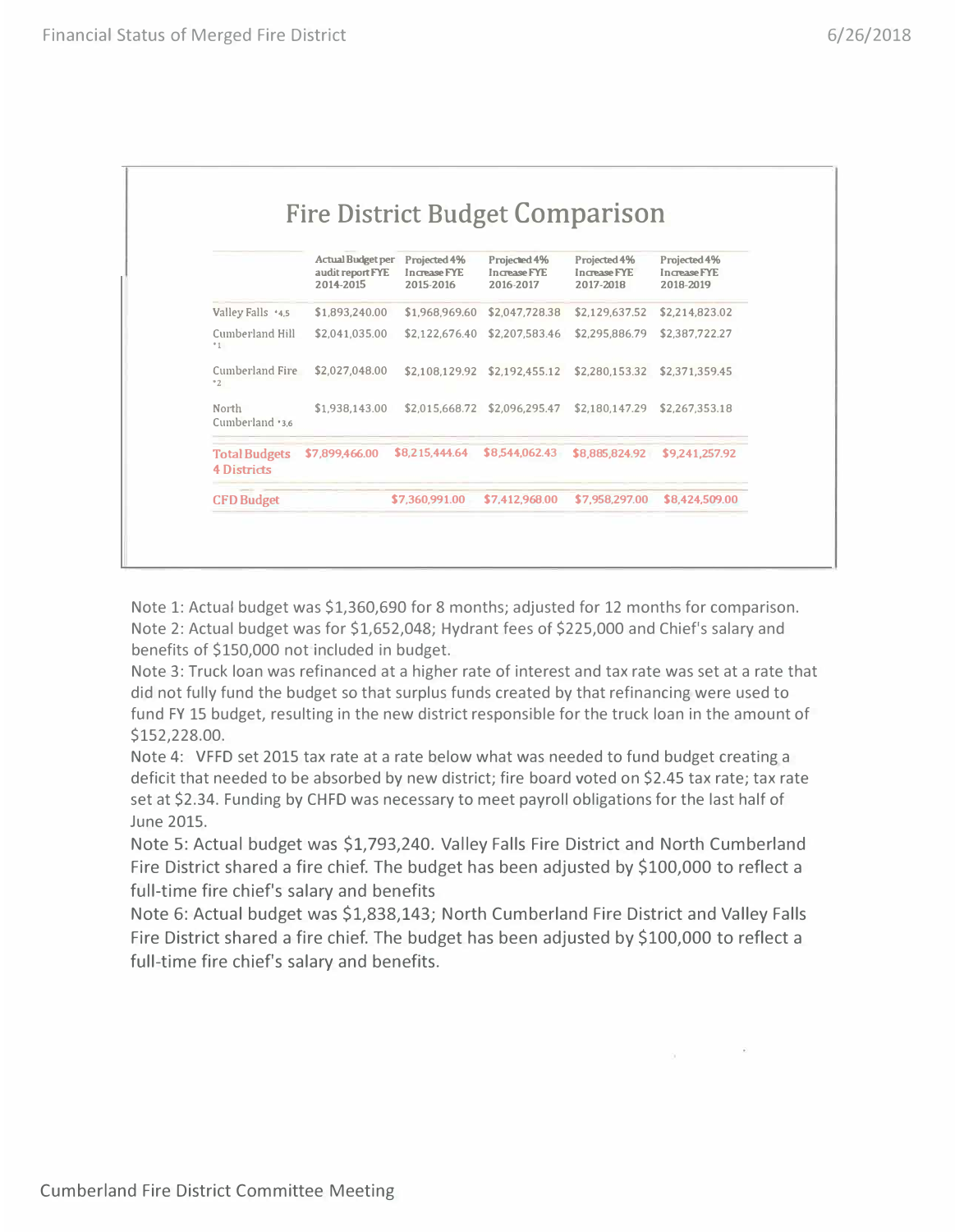

|                                        | <b>Actual Budget</b><br>Projected 4%<br>Projected 4%<br>Projected 4%<br>Projected 4% |                                  |                                  |                                  |                                  |  |
|----------------------------------------|--------------------------------------------------------------------------------------|----------------------------------|----------------------------------|----------------------------------|----------------------------------|--|
|                                        | per audit<br>report FYE<br>2014-2015                                                 | <b>Increase FYE</b><br>2015-2016 | <b>Increase FYE</b><br>2016-2017 | <b>Increase FYE</b><br>2017-2018 | <b>Increase FYE</b><br>2018-2019 |  |
| <b>Total Budgets</b><br>4 Districts    | \$7,899,466.00                                                                       | \$8,215,444.64                   | \$8,544,062.43                   | \$8,885,824.92                   | \$9,241,257.92                   |  |
| <b>CFD Budget</b><br><b>Post Merge</b> |                                                                                      | \$7,360,991.00                   | \$7,412,968.00                   | \$7,958,297.00                   | \$8,424,509.00                   |  |
| <b>Fire District</b><br><b>Savings</b> |                                                                                      | \$854,453.64                     | \$1,131,094.43                   | \$927,527.92                     | \$816,748.92                     |  |